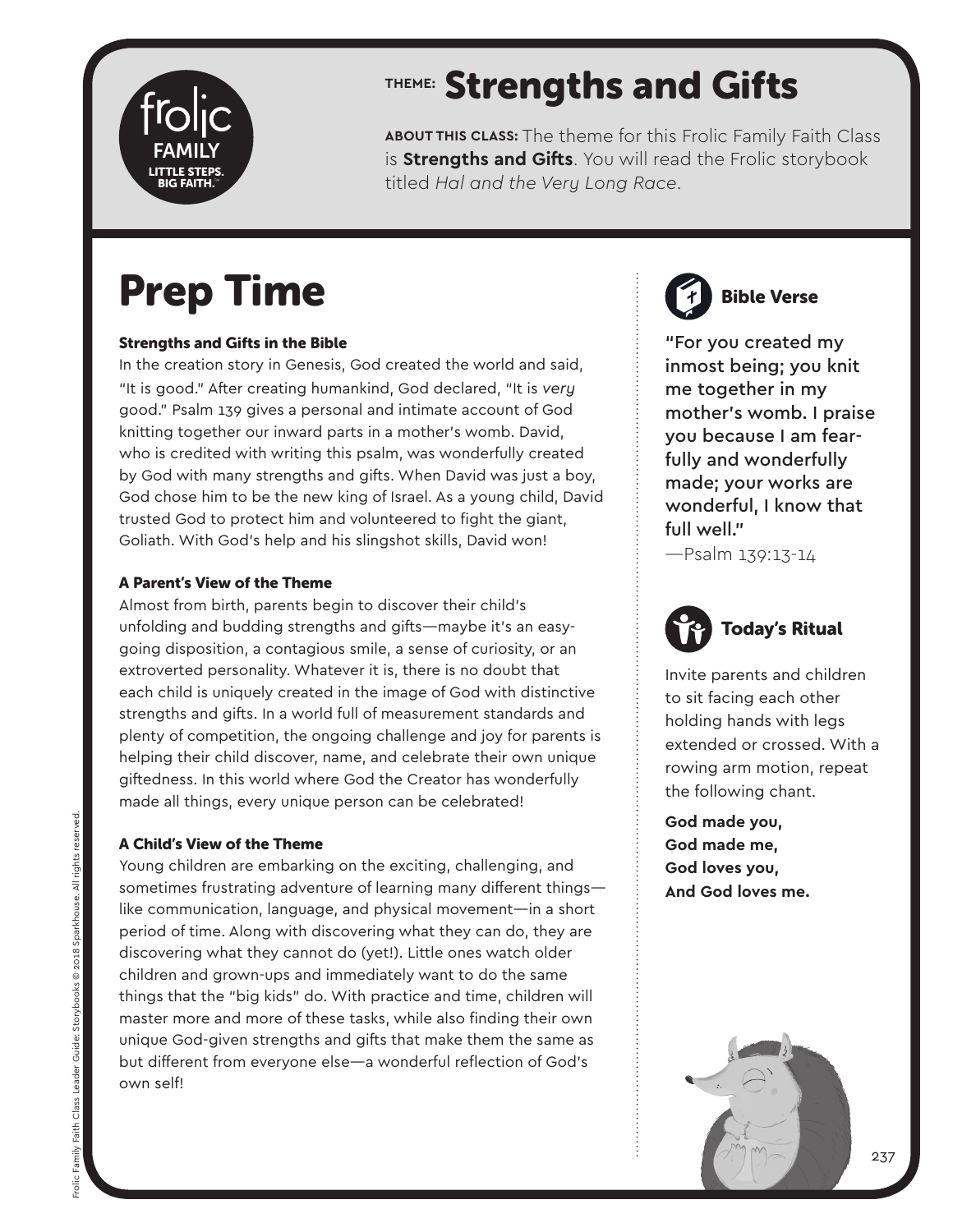## 244

## • When I color, I develop my fine motor skills.

- 
- Using crayons helps me learn the names of colors.
- **When I color pictures from this story, I remember that God made me and I can do many things.**

## Your child is learning this!

Encourage your child to color the images from the book. Delight in their colorful creations!

## Caregivers, while you do this . . .

# Let's Color Together

# **THEME:** Strengths and Gifts

# **THEME: Strengths and Gifts**

# Let's Color Together

Fhis center supports **coloring skills**. For toddlers.

## sanddns

**HAMILY BIG FAITH** 

Strengths and Gifts Coloring Page on page 252, crayons, and blank paper

## For Leaders

Make copies of the Coloring Page and place on a low table with crayons and blank paper.

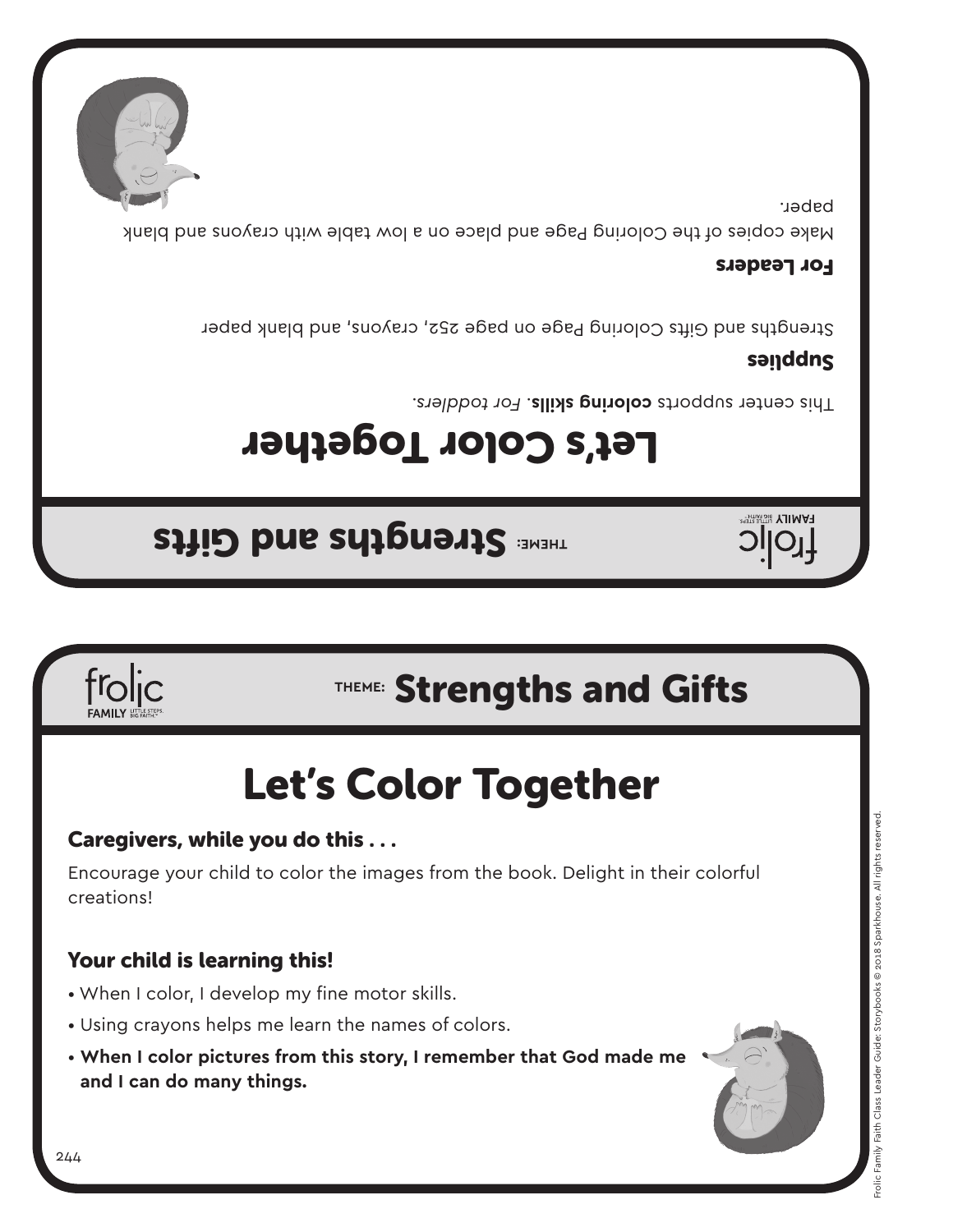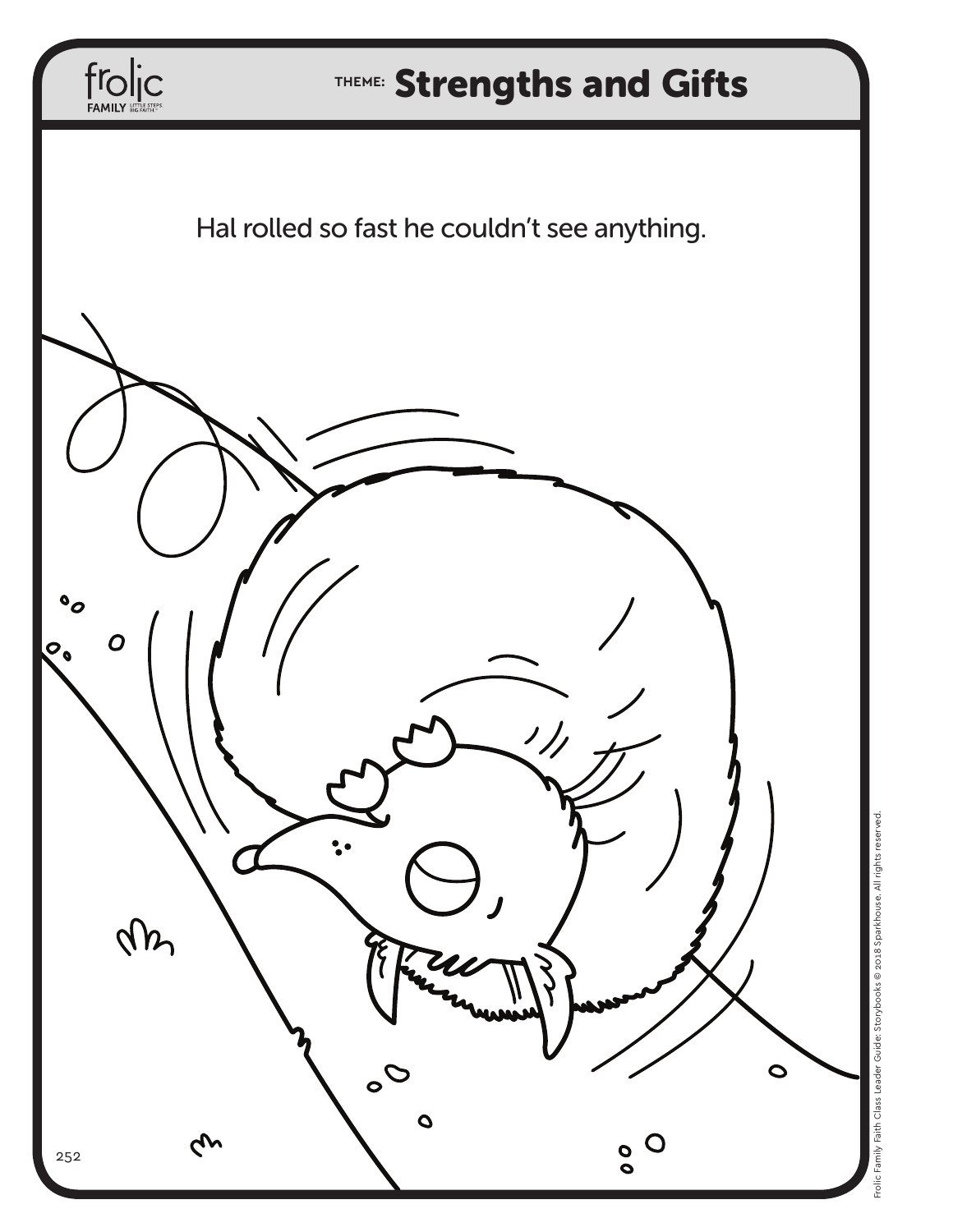



## Your child is learning this!

Caregivers, while you do this . . .

- When I hear you read, I learn about letters, sounds, and words.
- When I handle books, I am learning about features of books and print.
- When I see letters that I can manipulate, I am learning about letter sounds and words.
- 
- 
- 

Enjoy reading together. Point out letters on the blocks. Spell your names and other words together.

# Let's Read Together



# **THEME:** Strengths and Gifts

**TAMILY** 

# Let's Read Together

**THEME: Strengths and Gifts** 

*For infants and toddlers.* . **early literacy** This center supports

## sanddns

Frolic books, other books, letter blocks, and cushions or pillows

## For Leaders

Create a cozy reading nook with pillows or cushions. Display the Frolic story and board is *H* books and other books. Place letter blocks nearby. Point out that for Hal and *R* is tor *Race*.

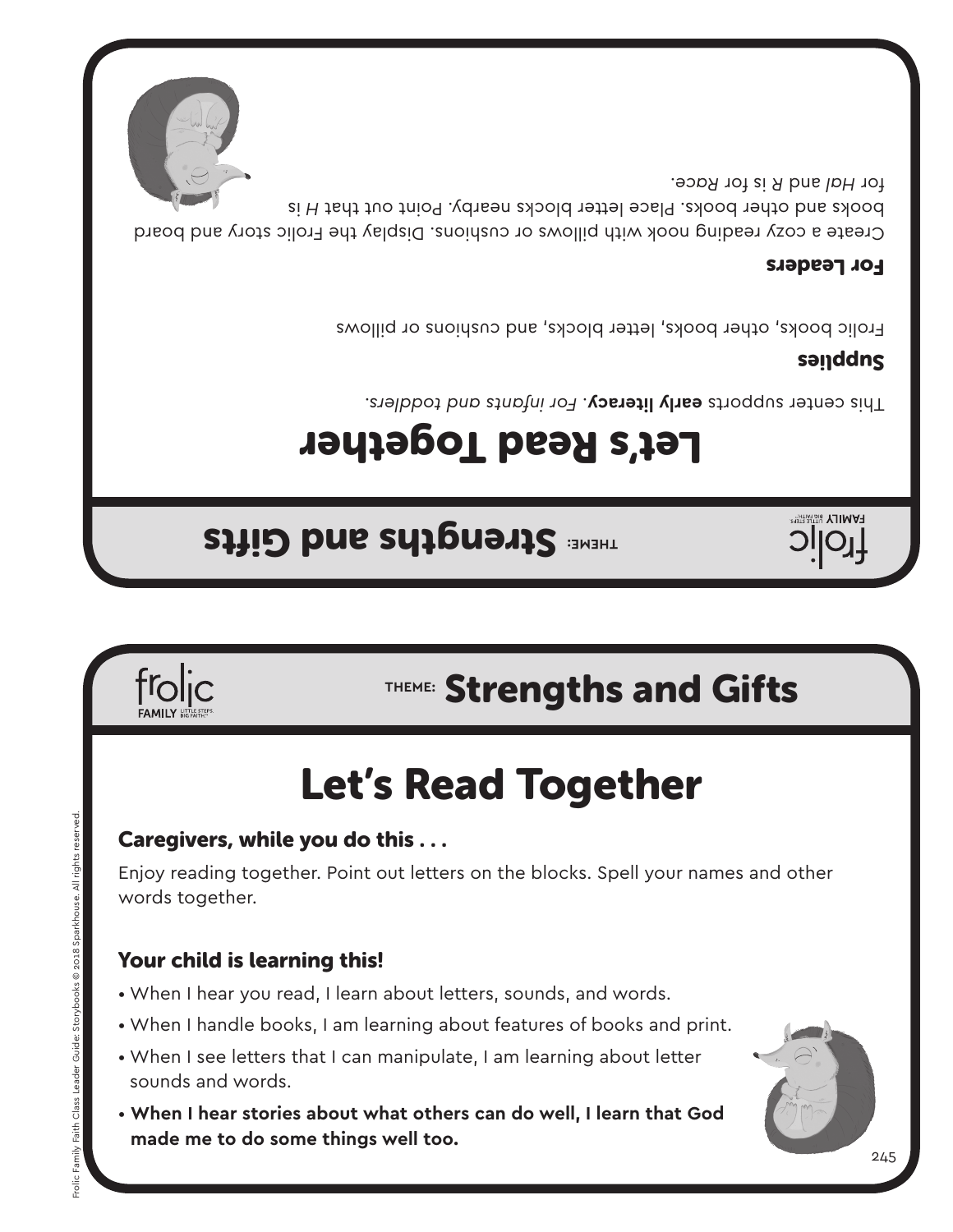## Your child is learning this!

- I'm learning how exercise is healthy and good for my body.
- When I practice how to move different parts of my body together, I learn about coordination.
- 246  **amazing things.**  • **When I race with my friends, I see how God made little bodies to do**

skipping, and being flown like an airplane in your arms. Have a non-competitive race from one line to the other. Have two people hold crepe paper at the finish line that children can race through.

## Caregivers, while you do this . . .

Find ways for your child to race that they do well, like crawling, rolling, somersaulting,

# The Race

# **THEME:** Strengths and Gifts

# **THEME: Strengths and Gifts**

# The Race

This center supports large motor skills. For infants and toddlers.

## sanddns

**HAMILY BIGRATHE** 

Painter's tape and crepe paper

## For Leaders

Mark a start and finish line with painter's tape, about 10 feet apart. Set out a roll of crepe paper to be used at the finish line.

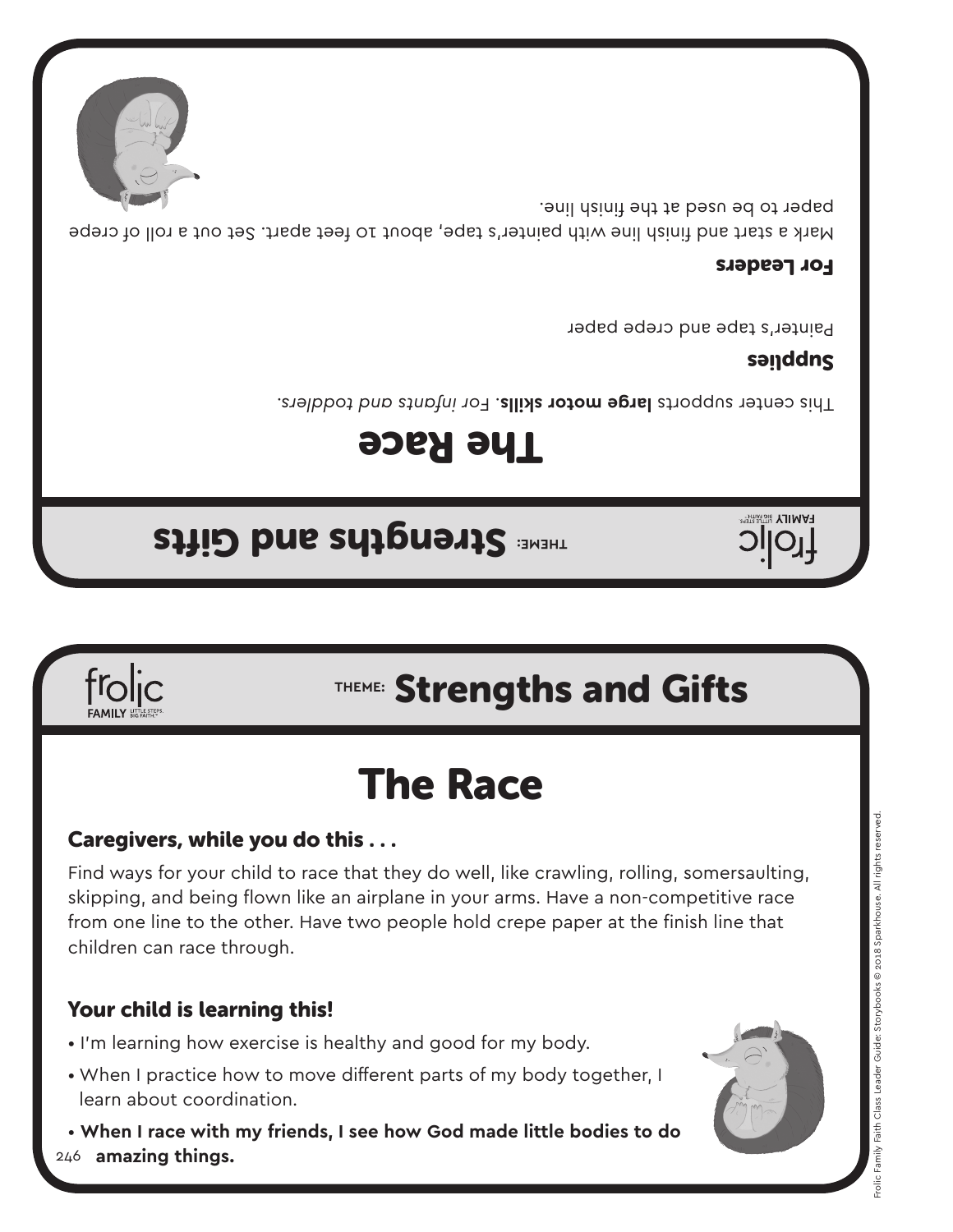

**THEME: Strengths and Gifts** 

- When I make art with different colors, I learn the names of colors and discover how they look together.
- **When you tell me creativity comes from God as a gift, I learn to connect a fun activity to faith.**



## Your child is learning this!

Caregivers, while you do this . . .

strips of paper into pieces and create a picture by gluing torn pieces to a sheet of white paper. Talk about the different colors that God has made. Practice naming the colors. Ask your child what picture they are making and praise their creation.

Tell your child that one of the gifts God has given us is creativity. Have your child tear

# Artist's Corner



# **THEME:** Strengths and Gifts

# Artist's Corner

Fhis center supports creativity and fine motor skills. For toddlers.

## sanddns

**FAMILY** 

Plastic table cover, colorful construction paper cut into strips, white paper, glue sticks, sadim puey pue

## For Leaders

Cover a child-height table with plastic. Set out art supplies.

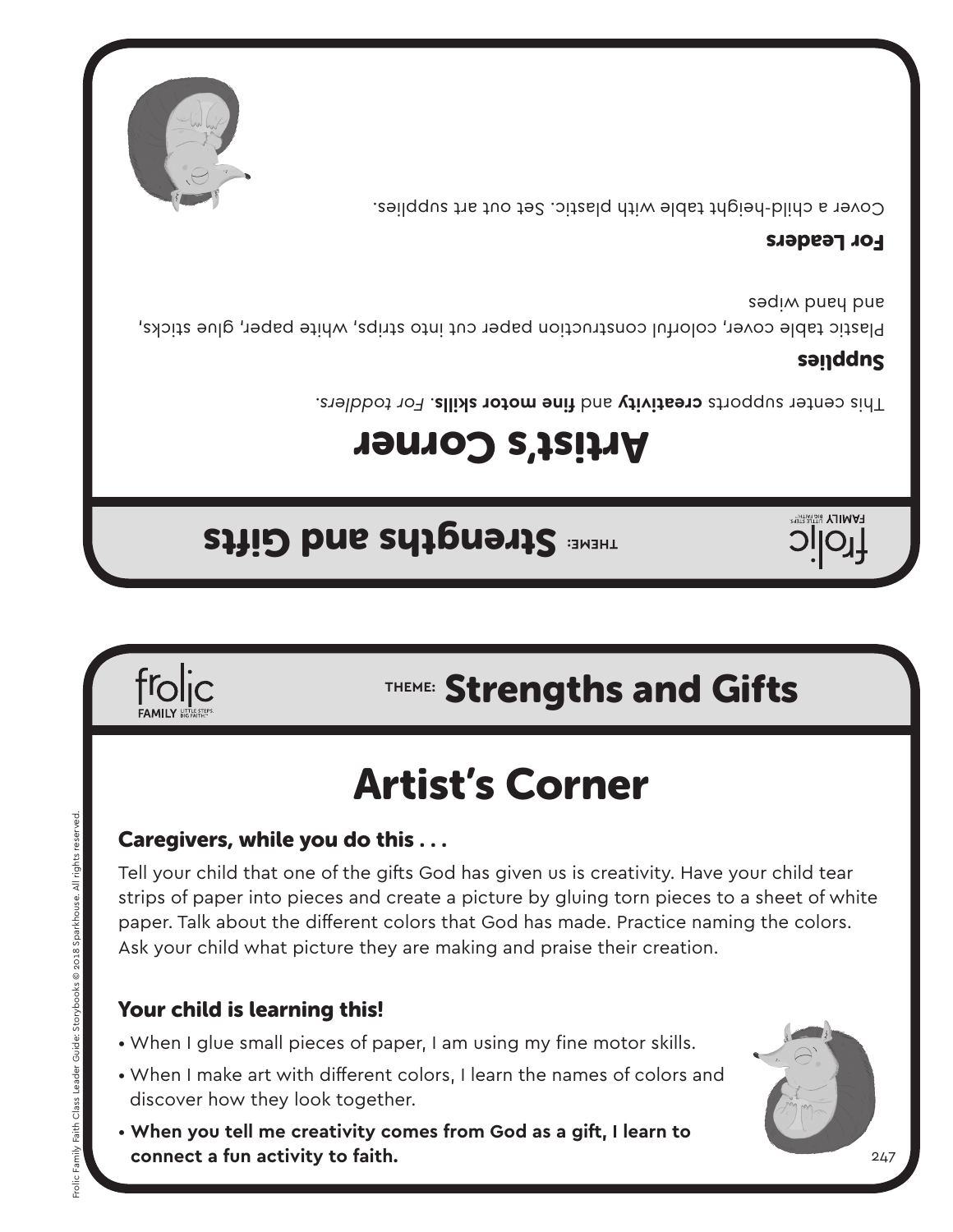

- Playing with balls helps me develop hand-eye coordination.
- **Spending fun time with my caregiver strengthens our relationship**
- When I roll the ball, I am learning how round objects move and how to

## Your child is learning this!

Caregivers, while you do this . . .

Sit on the floor facing each other and roll a ball back and forth. Each time you receive the ball, name a gift that God has given you or something you do well. Parents with infants can move the ball back and forth in the infant's field of vision. Can they follow it with their eyes? Reach for it? Hold it?

# Rock 'n' Roll

# **THEME:** Strengths and Gifts

**THEME: Strengths and Gifts** 

Rock 'n' Roll

For infants and toddlers. This center that infants and toddlers.

## sanddns

**HAMILY BIG FAITH** 

Basket or tub and soft balls of various sizes and colors

## For Leaders

Place balls in a basket or tub. Set it in an open area on the floor.



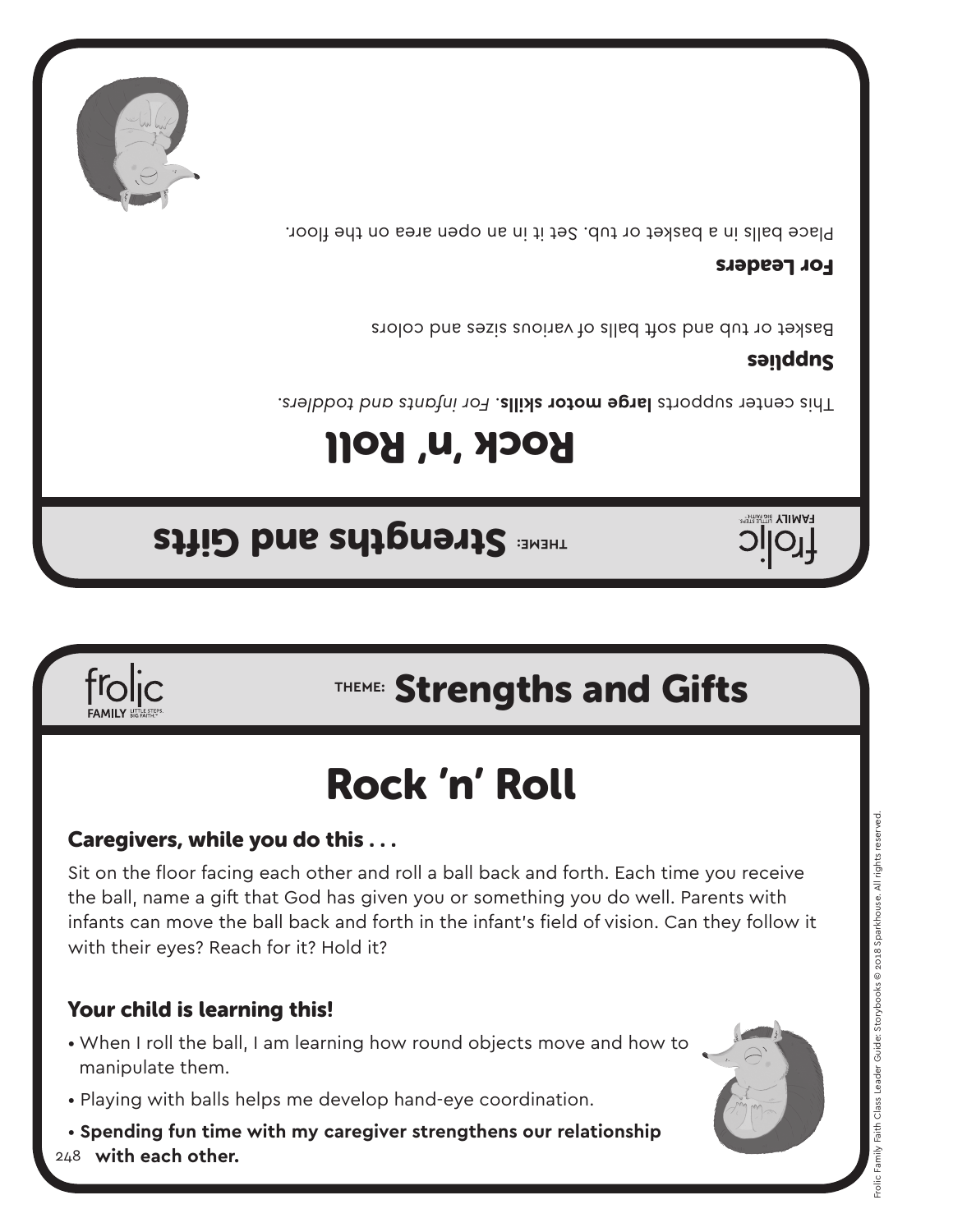• When we prepare food together, I am learning to communicate about

- I learn how to help in the kitchen by exploring kitchen toys.
- a shared activity.
- 
- **When I cook for others, I am learning about the faith practice of service.**

## Your child is learning this!

Caregivers, while you do this . . .

Explore the gift of cooking and serving. Invite your child to use the kitchen to cook a meal and serve it to you. Talk about people you know who are great at cooking and sharing their food with others. Talk about ways your child is good at helping in the kitchen and at home. Thank God for people who share food, care, and love with your child and others.

# Playing House

# **THEME:** Strengths and Gifts

# **THEME: Strengths and Gifts**

# **Playing House**

*For toddlers.* . **self-care skills** and **socio-emotional development** This center supports

## sanddns

**FAMILY** 

249

Children's kitchen supplies, toy food, and a child-size table and chairs

## For Leaders

Set up kitchen supplies, food, and table and chairs where children and caregivers can interact with them.

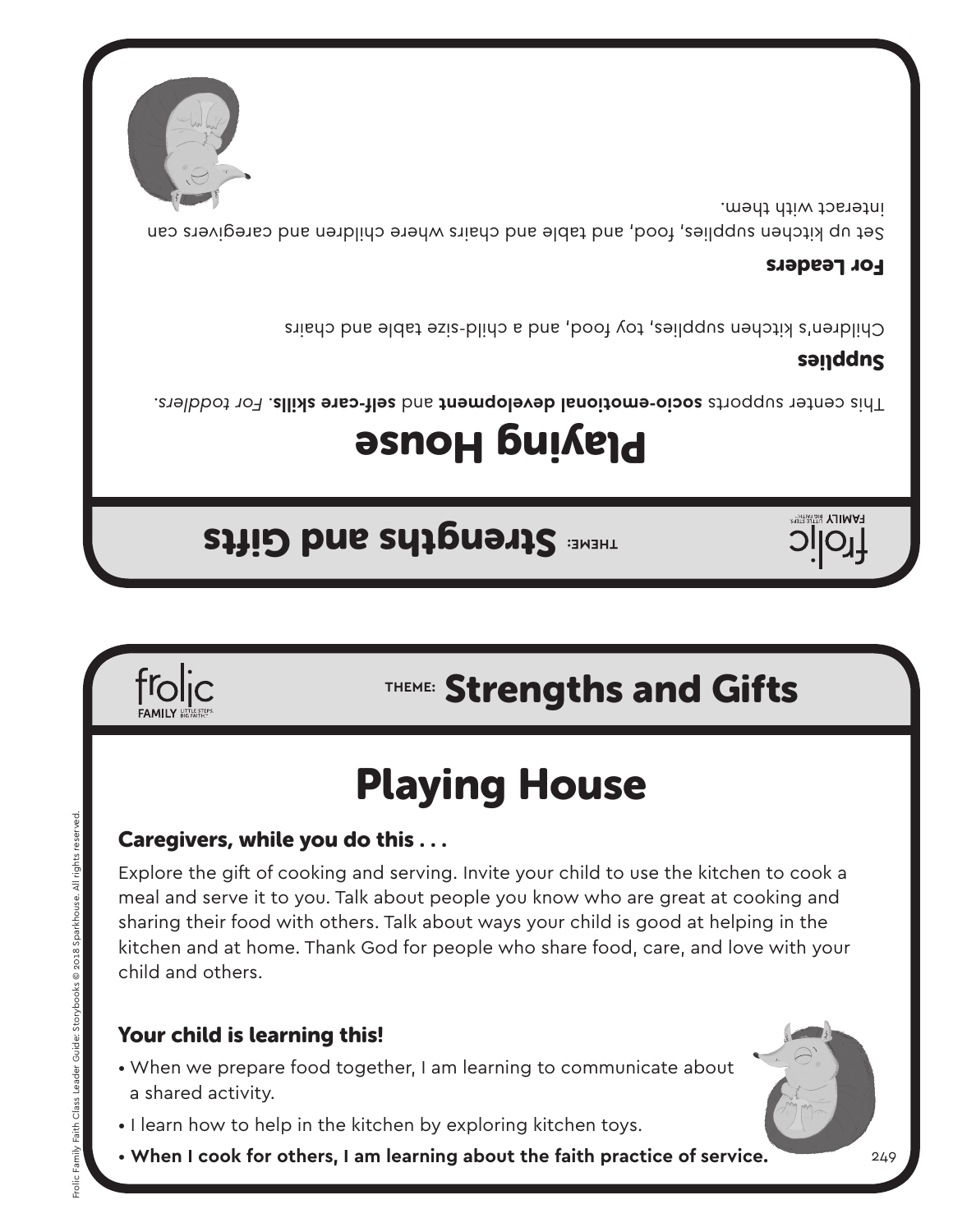250

- 
- **When I sing "Hallelujah," I am learning a word of praise to God.**
- When I dance, I exercise my body in healthy ways.
- When I sing, my vocabulary grows and I learn more about rhythm and melody.
- Your child is learning this!

Explore the gift of music. Sing, dance, and use the instruments to play along. Observe what your child is doing, and tell your child about the gifts God gave them. For example, "God made you very good at twirling!" "God gave you the gift of singing." "God made your body great at dancing!" Give thanks to God for the gifts of music and movement.

## Caregivers, while you do this . . .

# Musician's Melody

# **THEME:** Strengths and Gifts

# **THEME: Strengths and Gifts**

# Musician's Melody

For infants and toddlers. This center that the supports and toddlers.

## sanddns

**FAMILY &** 

Frolic Faith Music CD, music source, and hand-held instruments

## For Leaders

Set "Halle, Halle, Hallelujah," track 14 on the Frolic Faith Music CD, on repeat. Create a space for children and parents to dance and sing together near the music source.